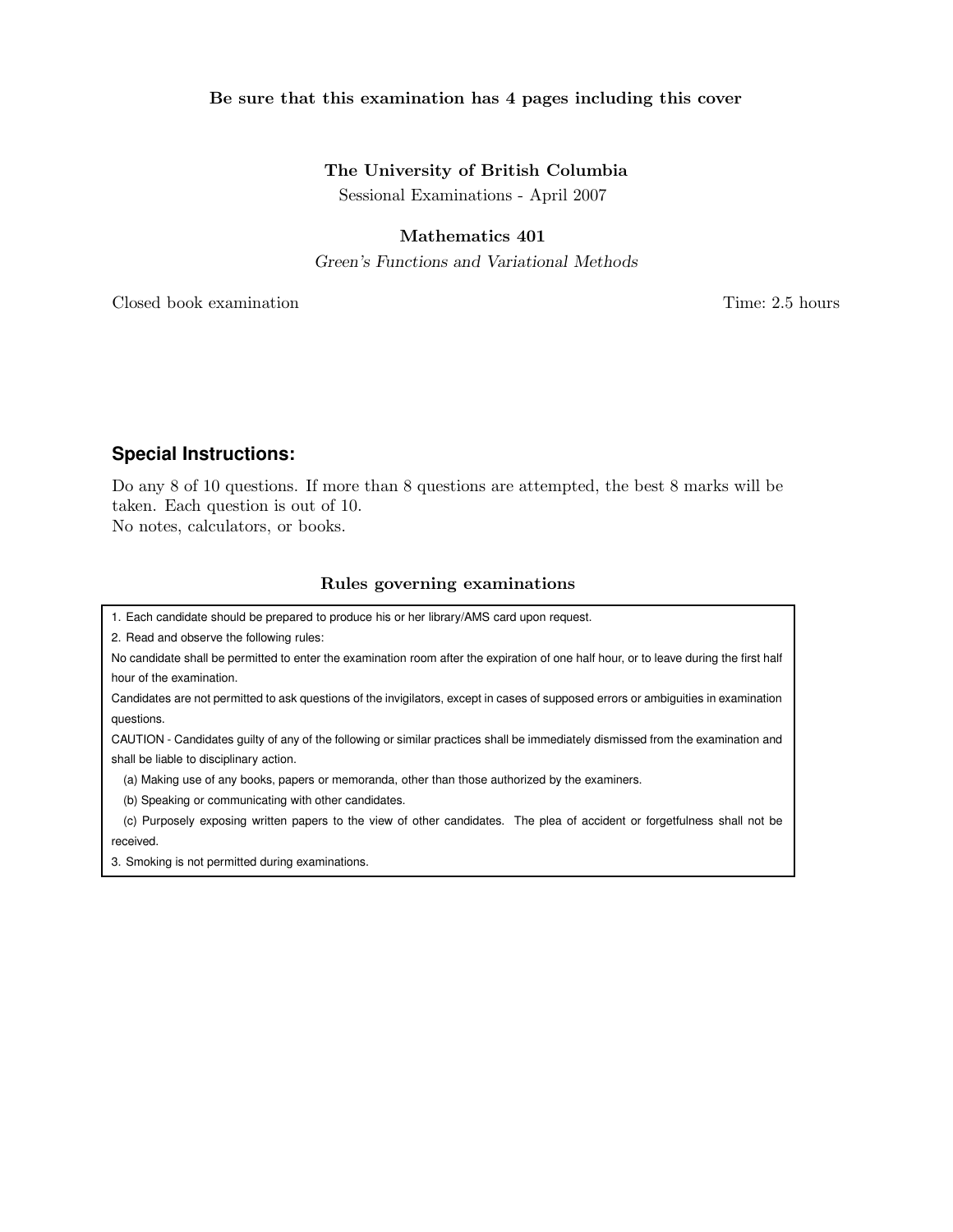April 2007 Mathematics 401 Name Page 2 of 4 pages

[10] **1.** Consider the ODE BVP for  $u(x)$ ,  $x \in [0,1]$  given below:

$$
u'' + xu' - u = f(x), \qquad u(0) = 0, u(1) = 0.
$$

- (a) [5 marks] Find the adjoint of this problem.
- (b) [5] Let  $G(s, x)$  be the Green's function for the original problem above, i.e.

$$
u(x) = \int_0^1 G(s, x) f(s) ds
$$

Write the *conditions* that  $G(s, x)$  must satisfy. It is not necessary to find G explicitly.

- [10] **2.** Determine which of the following problems for  $u(x,t)$ ,  $x \in \mathbf{R}$ ,  $t \geq 0$  are well posed. Justify.
	- (a) [5]  $u_{tt} = u_{xxxx}$  with  $u(x, 0)$  and  $u_t(x, 0)$  given.
	- (b) [5]  $u_t = -u_{xx} u_{xxxx}$  with  $u(x,0)$  given.
- [10] **3.** Consider  $u(x, y)$  that solves

$$
\Delta u = f(x, y)
$$

with f given with compact support  $\Omega$  contained in the unit disk centred at the origin. Recall that the solution can be written

$$
u(x,y) = \frac{1}{2\pi} \int_{\Omega} \ln |(x,y) - (s,t)| ds dt
$$

- (a) [5] Consider  $x = (x, y)$  far from the origin, i.e.  $\epsilon = 1/|x|$  is small. Reproduce the multipole expansion derived in class for the solution u, showing the terms of  $O(1)$  and  $O(\epsilon)$ .
- (b) [5] Consider the specific case of  $\Omega$  the unit disk and  $f \equiv 1$  in  $\Omega$ . Evaluate the terms you found in part (a) above. Simplify.
- [10] 4. Consider  $u(x, y)$  in the domain  $\Omega = \{(x, y) : 0 \le x \le 1, 0 \le y \le 1\}$  (a square).
	- (a) [8] Consider the functional

$$
F[u] = \int_{\Omega} u^2 dA
$$

for u with zero values on the boundary of  $\Omega$ , subject to the constraint

$$
\int_{\Omega} (u_x^2 + u_y^2) dA = 1.
$$

Find the maximum of  $F$  and the maximizing function.

(b) [2] Discuss what occurs when a minimum of  $F$  above with its constraint is sought.

[10] **5.** Consider the ODE eigenvalue problem below for  $u(x)$ ,  $x \in [0,1]$ :

$$
-u'' = \lambda a(x)u, \qquad u'(0) = 0, \qquad u'(1) = 0
$$

with  $a(x) > 0$  given.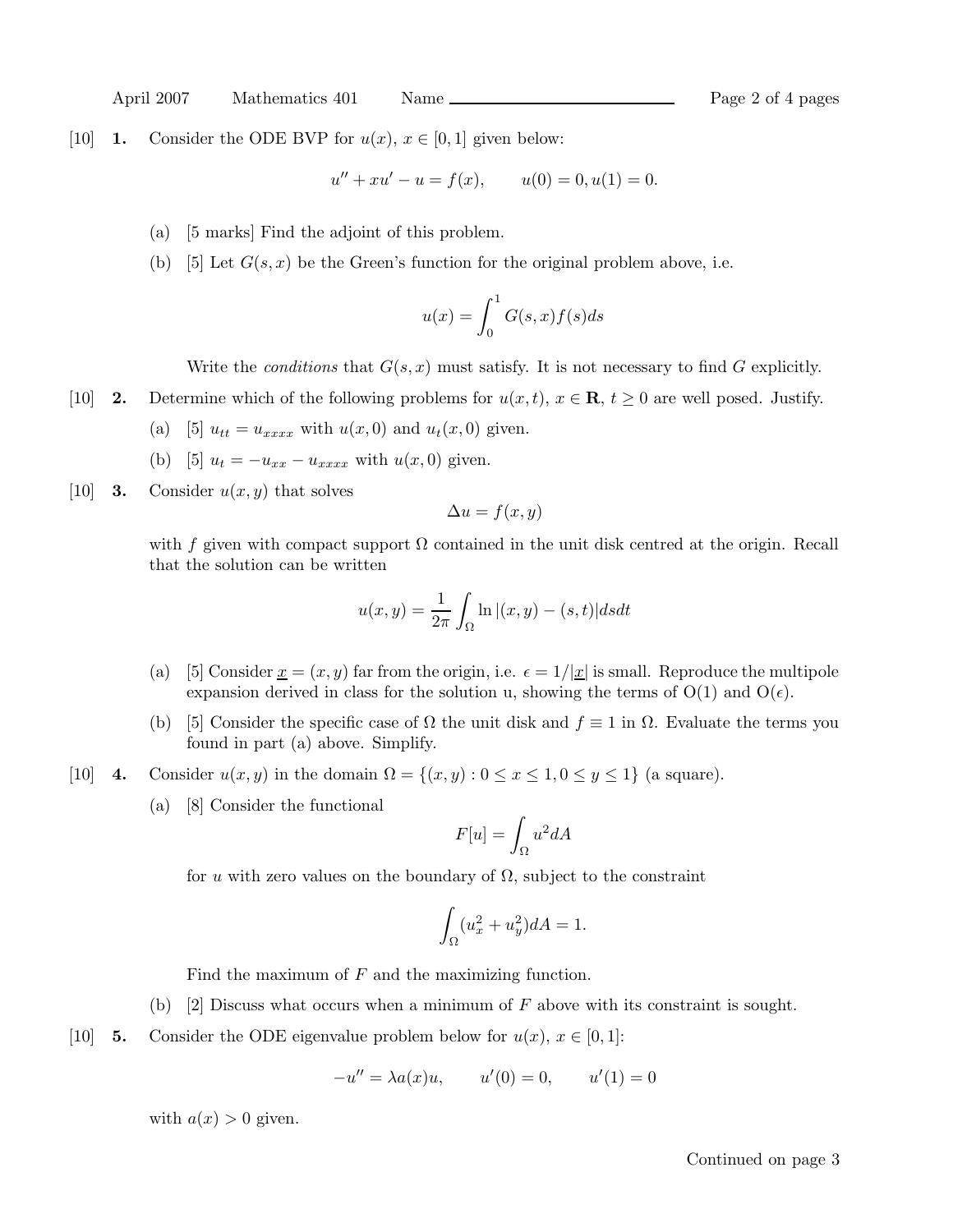- (a) [3] Note that  $\lambda = 0$  is an eigenvalue with eigenfunction  $u \equiv 1$ . Show that all other eigenvalues are positive.
- (b) [7] Show that eigenfunctions  $u_1$  and  $u_2$  corresponding to *different* eigenvalues satisfy

$$
\int_0^1 a(x)u_1(x)u_2(x)dx = 0
$$

- [10] 6. Consider travel in the plane in which the diagram found on the last page of this exam is embedded. Travel speed  $V(x, y)$  is very fast in region A (take  $V \to \infty$ ), slow in region B (take  $V \equiv 0$  here) and is scaled to a unit speed outside of A and B. Detach the last page of the exam and sketch the following on it:
	- (a) [3] The shortest-time travel path (or paths) from point 1 to point 2.
	- (b) [7] Some contours of  $T(x, y)$ , the shortest travel time from point 1 to  $(x, y)$ .
- [10] 7. Consider the ODE BVP for  $u(x)$ ,  $x \in [0,1]$ :

$$
((1+x^2)u')' = f(x),
$$
  $u(0) = 0,$   $u(1) = 0.$ 

- (a) [3] Write a weak formulation of this problem.
- (b) [7] Let  ${B_i(x)}$ ,  $i = 1, \ldots N-1$  be the piecewise linear finite element basis functions we described in class, on an equally spaced grid with spacing  $h = 1/N$  and points  $x_i = ih$ . Consider

$$
U(x) = \sum_{i=1}^{N-1} U_i B_i(x)
$$

Write the coefficients of the linear system  ${\bf A}U = E$  for the FE approximation of the problem. You may leave the entries of  $A$  and  $\underline{F}$  as integrals.

[10] 8. Consider the ODE eigenvalue problem

$$
-u'' + \epsilon x u' = \lambda u, \qquad u(0) = 0, \qquad u(1) = 0.
$$

At  $\epsilon = 0$ ,  $u = \sin \pi x$  is an eigenfunction corresponding to  $\lambda = \pi^2$ . Find the  $O(\epsilon)$  corrections to this u and this  $\lambda$ .

[10] **9.** Consider the following problem for  $u(x, y)$  in the infinite plate  $x \in \mathbb{R}$ ,  $0 \le y \le 1$ :

$$
\epsilon u_{xx} + u_{yy} = 0,
$$
  $u(x, 0) = 0,$   $u(x, 1) = T(x)$ 

where  $T \in C^{\infty}$  is given.

- (a) [8] Find the  $O(1)$  and  $O(\epsilon)$  terms in a perturbation series for u.
- (b)  $[2]$  For what class of functions for T would your solution to (a) fail?
- [10] **10.** Consider  $\underline{v}(s,t)$  where for each s and t,  $\underline{v} \in \mathbb{R}^3$  (a vector with three components). Initial values  $v(s, 0)$  are given and v satisfies

$$
\underline{v}_t = \underline{v} \times \underline{v}_{ss}
$$

where  $\times$  denotes the cross product.

- (a) [5] Show that this nonlinear problem is well-posed. Hint: take the dot product of the equation with  $v$ .
- (b) [5] *Either* find the analytic solution of the problem when  $v(s, 0) = (\cos s, \sin s, 0)$  or describe how you would approximate the solution numerically.

#### The End